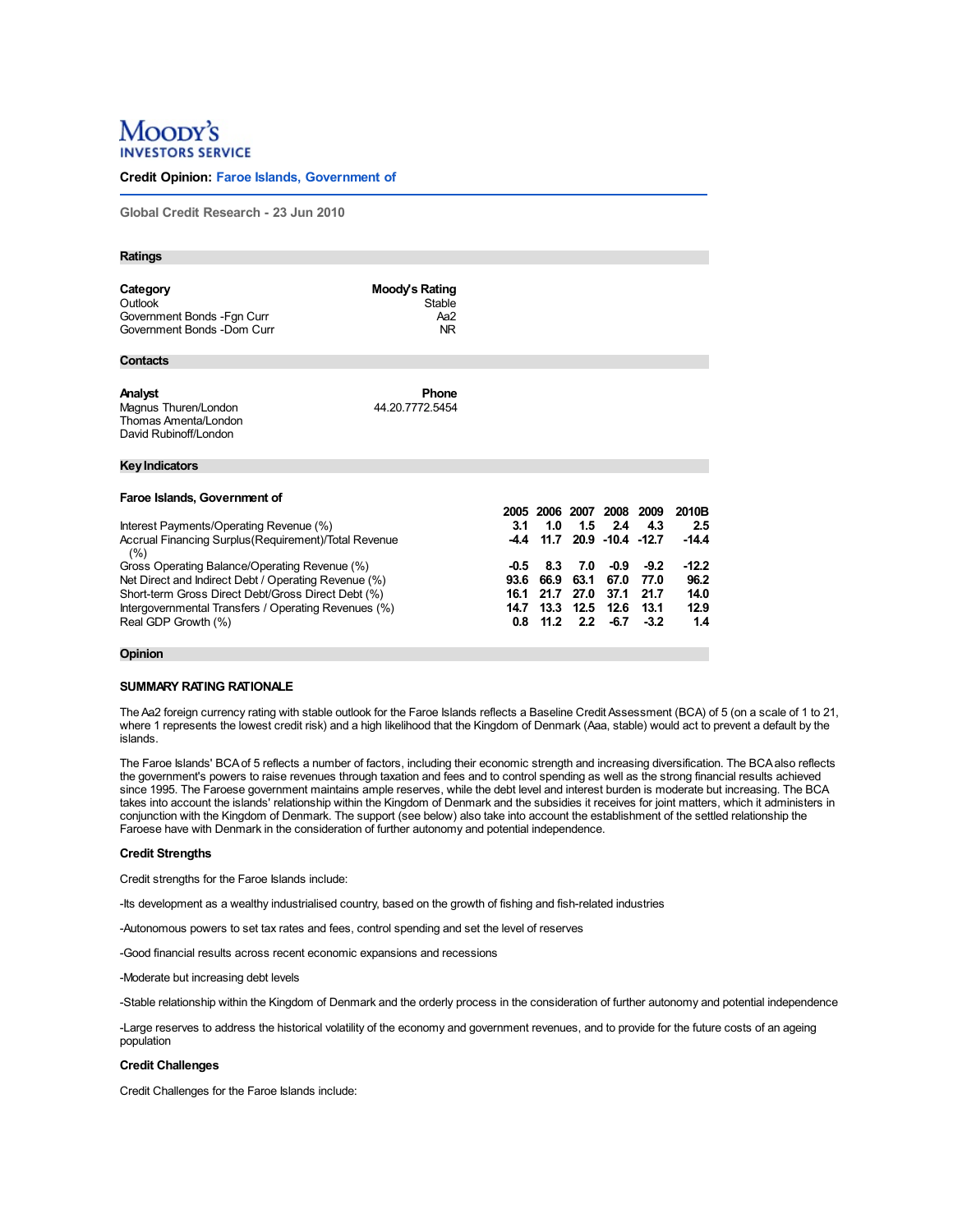-Volatility of the fishing industry, which is exposed to boom and bust on price and volume, as well as substantial challenges in the management of commercial exploitation of its fishing grounds; these effects are somewhat mitigated by increasing diversification in the fish-related industries and in the economy at large

-The trade balance had moved sharply negative up to 2008 and would be further weakened by any decline in fishing, which makes up almost all of exports, or by an increase in imports of petroleum products; although the trend is currently positive due to a decline in imports prices.

-Potential independence has at times been a politically volatile issue; if poorly managed this could put substantial subsidies from the Kingdom of Denmark at risk

-Ageing population and partly unfunded pension system

#### **Rating Outlook**

The outlook on the Faroe Islands' Aa2 rating is stable, reflecting its stable economic and financial management of Home Rule responsibilities and the orderly process being conducted with Denmark in the consideration of further autonomy and potential independence.

### **What Could Change the Rating - Up**

Greater diversification of the economy, which would increase the stability of GDP and government revenues, could lead to an upgrade. However,<br>Moody's does not expect significant diversification to occur in the near future, proceeds managed with a view to the long term.

#### **What Could Change the Rating - Down**

The rating could come under pressure if the Faroese government relaxes its financial management or if there is a substantial economic downturn, particularly one caused by environmental or structural changes in the fishing industry. Precipitous political actions taken by either the Faroe Islands or the Kingdom of Denmark could have a significant impact on the resources of the Faroese government, although such actions are deemed unlikely.

#### **DETAILED RATING CONSIDERATIONS**

The ratings assigned to the Faroe Islands reflect the application of Moody's Joint-Default Analysis (JDA) rating methodology for regional and local governments (RLGs). In accordance with this methodology, Moody's first establishes the BCAfor the jurisdiction and then considers the likelihood of support coming from the national government to avoid a default by the jurisdiction, should this extreme situation ever occur.

#### **Baseline CreditAssessment**

Financial Position and Performance -The gross operating balance (GOB) has been highly variable in recent years, belying the volatility of the economy and ultimately the lower baseline credit assessment than historical financial ratios might indicate. In 2009, GOB to operating revenues was negative at -9.2%. This compares with results that have swung widely from 19 to -0.9 over the years of 2000 to 2008. The budget deficit in 2008 was just above DKK 330 million and approximately DKK 700 million in 2009, equal to 2.6% and 5.8% of GDP respectively. Expected deficit in 2010 amounts to DKK 800 million or 6.4% of GDP.

Deficits are projected for the next five years up until 2015. It is not unusual in Scandinavian countries to see deficit plans being resolved within three years, and the Faroese themselves closed a deficit of over DKK 2.5 billion in the early 1990s, albeit with substantial financing support from Denmark. This longer period is being taken to minimize the impacts on the economy from sharply reduced government spending, and may also contribute to limiting emigration that traditionally occurs during economic downturns. The longer period and somewhat higher resulting levels of debt may, however, leave the Faroes more exposed to the volatility of the economies of its trading partners and to variability in the costs of its capital financing.

Debt Profile - The Faroes debt level is moderate, at approximately 77% as of 2009. However, debt has increased during the recession and is projected to increase further in the coming years. The relatively short tenors of this debt incur refinancing risk in what is likely to remain as variable international financing markets. Current debt-management policies will seek to limit annual maturities to less than 70% of the DKK 1.8 billion liquidity fund.

Due to the high need for investment, an investment fund and build-operate-transfer financing are used for large-scale infrastructure projects; these amounts are not on the balance sheet of the Faroese Government. Government guarantees are limited to the debt of the Faroese municipalities, and are on <sup>a</sup> downward trend as <sup>a</sup> matter of policy.

Governance and Management Factors - The Faroe Islands have built up their capacity for fiscal and economic management, with particular emphasis on the regulation of fishing and fishing-related industries. Debt management practices have been conservative, but must run a finer line with increasing debt amounts and likely reductions in what have to date been healthy liquidity reserves. The reserves are invested in highly rated liquid assets outside the Faroese economy.

Transparency and disclosure are sufficient for the government to manage its finances, and the Faroese have built up their longer-term economic and fiscal modeling. As of January 2010 the municipalities use the same accounting standard as the central government, which is closely related to the standard used in Denmark. Astronger political coordination between the central government and the municipalities in the fiscal policy planning as seen in other Nordic countries remains to be achieved.

Economic Fundamentals - The economy depends on fishing, which makes up over 20% of wages and 94% of exports. The management of the economy therefore largely depends on the finely balanced regulation of domestic and international commercial interests, environmental factors and renewable - potentially fragile - resources. As Faroese waters provide 60-65% of the total value of the catch, this leaves the productivity of other fishing grounds Faroese control can have profound impacts on the economy. Over the past two decades, the fishing industry, which is international in scope, and the economy in general have become more diversified, which mitigates but does not eliminate the impacts of any single species to the economy.

The global financial and economic crisis has lowered fish prices and caused a drop in the land-based economy, particularly in trade and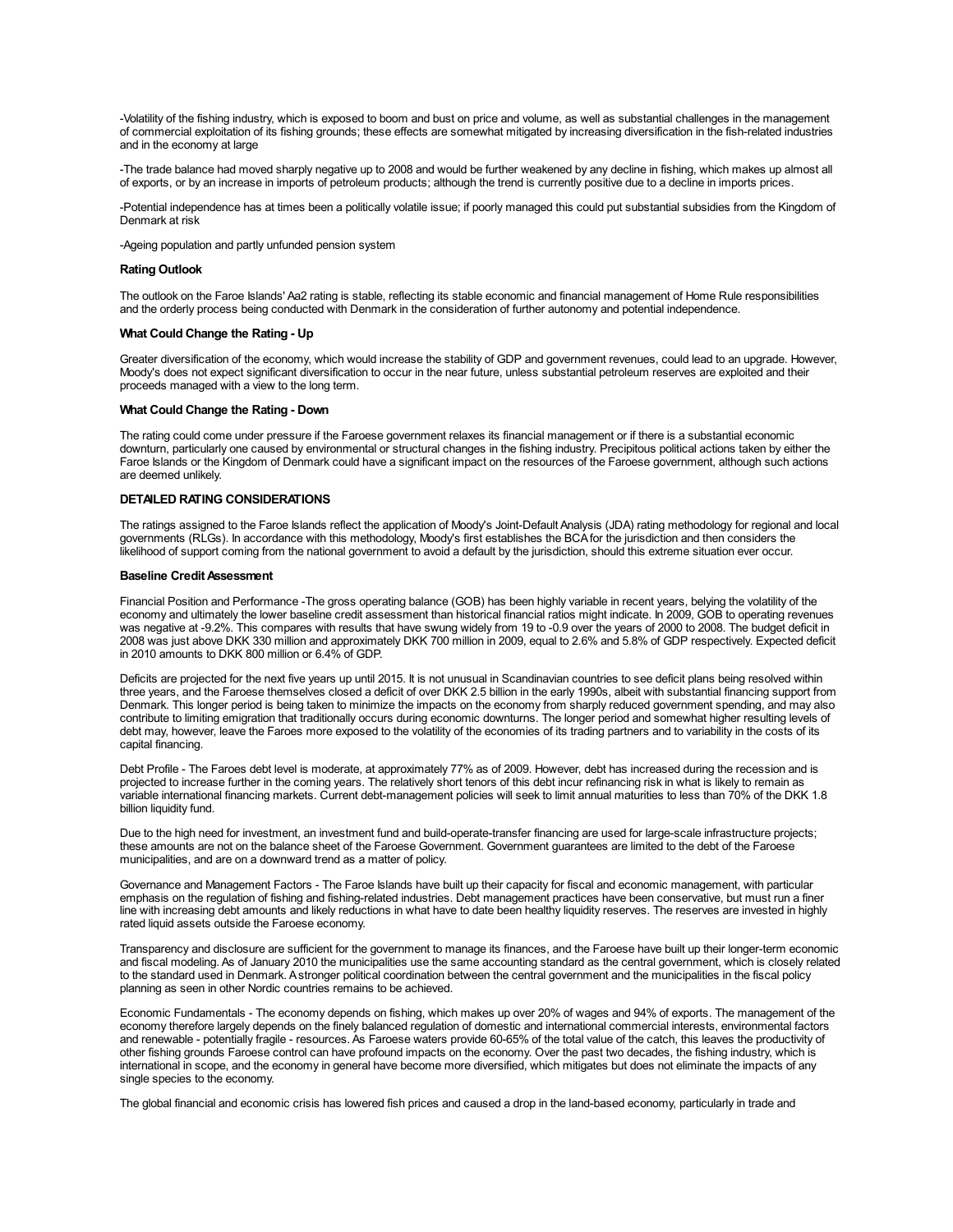housing. Oil prices are lower than in 2008 providing some relief to the fishing and land-based economy, but they are still historically high with more risk to the upside. The growth in fish stocks in Faroese waters have generally been below average, producing catches below historical averages of a number of species during the last few years.

There are some signs of recovery, but some grounds remain closed and some key stocks, including cod, haddock, and blue whiting remain under pressure. Fish farming for salmon and trout has offset the reduction in other areas of high-value catch, particularly for export; but these too appear to be reaching biological limits. All told, structural problems such as over capacity in the fleet and fish processing, combined with high fishing pressure appears to be weighing on the long-term profitability of the domestic fishing industry and future growth.

Whilst housing prices and activity have weakened, this sector appears less vulnerable to further deterioration in the economy. The Faroese households in general are well consolidated and household loans are only around one third of property values. Household debt as a percentage of GDP amounted to 75% in August 2009 compared to 78% in August 2008.

Landsbanki Føroya projects a nominal GDP growth of 3% in 2010, due to recovery in prices, with knock on benefits to the land-based economy. The country remains particularly exposed to a slowdown in Western Europe, its main trading partners.

Operating Environment - The operating environment of the Faroe Islands - as part of the Kingdom of Denmark - is typical of advanced industrial economies and reflected in the high GDP per capita, low GDP volatility and a high ranking on the World Bank's Government Effectiveness Index. These characteristics suggest a low level of systemic risk. Nevertheless, the economy of the Faroe Islands itself has much higher volatility, which must be considered in the rating given the islands' path to increasing autonomy and potential independence.

Institutional Framework - The institutional framework was forged following the crisis of the 1990s to handle increasing autonomy while promoting prudent financial management and decreasing moral hazard. The powers of the Faroe Islands are set by agreements with Denmark over the allocation of responsibilities, with the respective roles of the Kingdom and the Faroe Islands being clear. The government of the Faroe Islands has full powers to set its tax rates and fees, and to set levels of spending on the services it provides. Levels of essential services may be adjusted at the discretion of the Faroese, and the government has historically implemented substantial cuts in spending when required, e.g. in the crisis of the 1990s.

The broad control of revenues supports Faroese financial flexibility and has allowed the country to make strong budgetary corrections in the past. Some 87% of the Faroese government's operating revenues come from sources under its control, such as income and company taxes, VAT, import duties, sales of products and services, and other sources. The Kingdom of Denmark provides 13% of operating revenue with grants for governmental services that, by agreement, it administer in conjunction with the Faroe Islands. Denmark and The Faroe Islands have fixed the level of grant in bilateral agreements and, over the medium- to-long term, these subsidies are set to decrease as more responsibilities are passed to the full control of the Faroe Islands.

Spending is also flexible. The Faroese government has almost complete control over all its spending and it is not constrained by service levels or labour costs negotiated away from its control

Municipal governments account for almost 20% of total government spending and have wide latitude in spending, particularly for capital investments. They can incur debt of up to their level of total tax revenues, and to date have not been well integrated into the national budgeting process. Reforms are proposed to bring their finances more in line with national priorities. The municipalities vary widely in size, from fewer than 50 inhabitants to approximately 20,000, making a reform an ongoing and still-unresolved political question. Acurrent reform suggests reducing the number of municipalities from 33 to less than ten.

The Faroe Islands has independent powers of borrowing, although in the past these have been circumscribed in agreements with Denmark to address the fiscal crisis. The Faroese government has repaid all interest-bearing debt to Denmark undertaken under these agreements.

#### **Extraordinary Support Considerations**

Moody's rating of Aa2 reflects the BCAof 5 and an assessment of a high likelihood that the Kingdom of Denmark would act to prevent a default by the Faroe Islands. This level of support reflects the current relationship with the Kingdom of Denmark, unlikely changes to this relationship in the medium term and the period of intensive extraordinary support in response to the financial crisis of the 1990s.

Moody's rating committee also assigns a low level of default dependence, reflecting the significant differences between the economies of the Kingdom of Denmark and the Faroe Islands, due to the importance of fishing to the Faroese economy.

#### **Output of the Baseline CreditAssessment Scorecard**

In the case of the Faroe Islands, the BCA scorecard (presented below) generates an estimated BCA of 2, three notches higher than the BCA assigned by the rating committee. This differential is largely due to the volatility managing the key fishing and fishing-related industries. The differential is also motivated by the unique features of the Faroe Islands, primarily its special legal status, which ensures wide autonomy within the Kingdom of Denmark.

The BCAscorecard, which generates estimated baseline credit assessments from a set of qualitative and quantitative credit metrics, is a tool used by the rating committee in assessing regional and local government credit quality. The credit metrics captured by the scorecard provide a good statistical gauge of stand-alone credit strength; however, the estimated BCAs generated by the scorecard do not substitute for rating committee judgments regarding individual baseline credit assessments, nor is the scorecard a matrix for automatically assigning or changing these assessments. Concomitantly, scorecard results have limitations in that they are backward-looking, using historical data, while the assessments are forward-looking opinions of credit strength. Moreover, the limited number of variables included in the scorecard cannot fully capture the breadth and depth of our analysis. Nevertheless, the performance statistics captured in the scorecard are important and, in general, higher ratings can be expected among issuers with the highest rankings from the scorecard.

#### **ABOUT MOODY'S SUB-SOVEREIGN RATINGS**

National and Global Scale Ratings

Moody's assigns national scale ratings in certain local capital markets in which investors have found the global rating scale provides inadequate differentiation among credits or is inconsistent with a rating scale already in common use in the country. Moody's National Scale Ratings are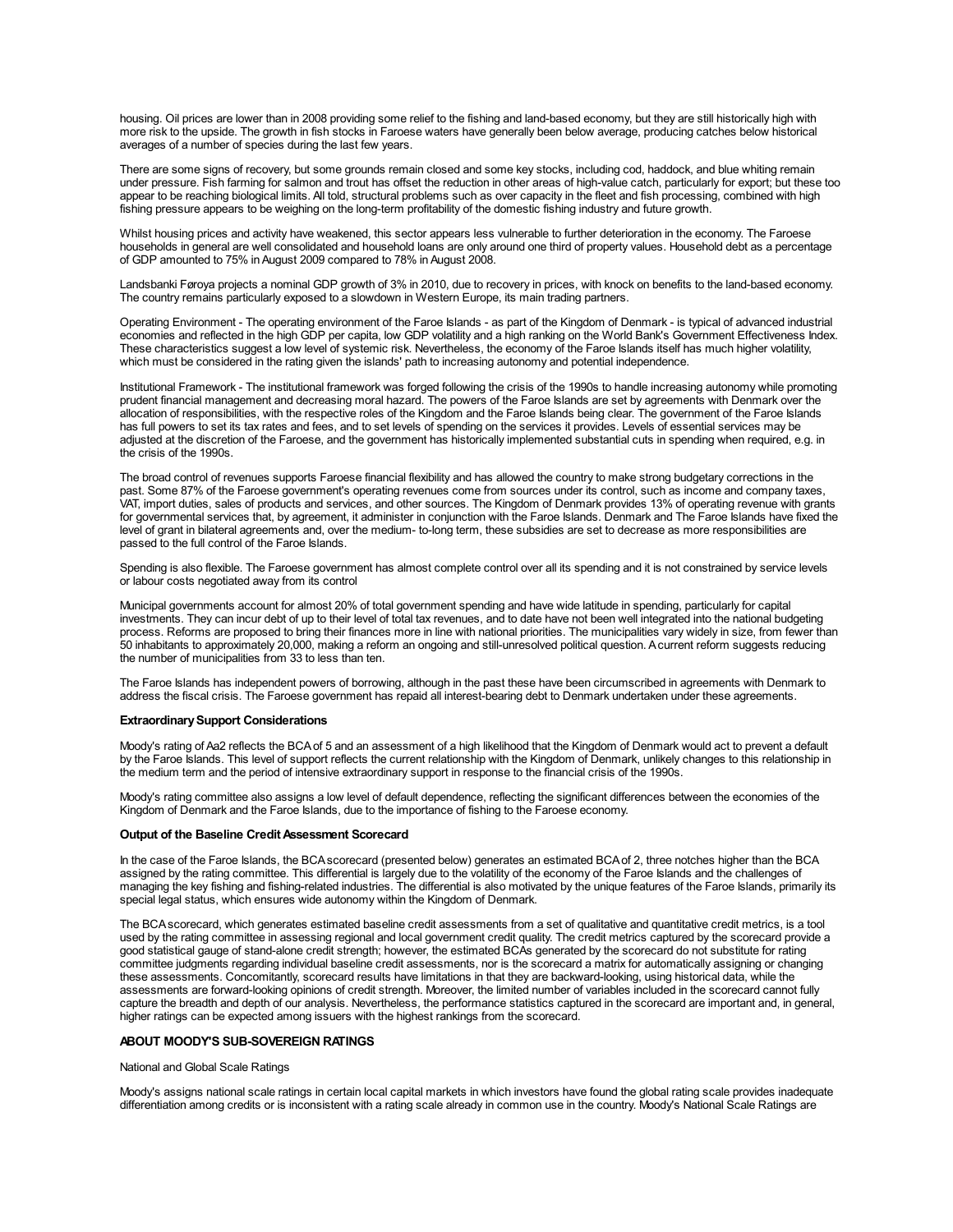opinions of the relative creditworthiness of issuers and issues within a particular country. While loss expectation will be an important differentiating factor in the ultimate rating assignment, it should be noted that loss expectation associated with National Scale Ratings can be expected to be significantly higher than apparently similar rating levels on Moody's global scale. Moody's National Scale Ratings rank issuers and issues in order of relative creditworthiness: higher ratings are associated with lower expected credit loss.

National Scale Ratings can be understood as a relative ranking of creditworthiness (including relevant external support) within a particular country. National Scale Ratings are not designed to be compared among countries; rather, they address relative credit risk within a given country. Use of National Scale Ratings by investors is only appropriate within that portion of a portfolio that is exposed to a given country's local market, taking into consideration the various risks implied by that country's foreign and local currency ratings. The Moody's Global Scale rating for issuers and issues in local currency allows investors to compare the issuer's/issue's creditworthiness to all others in the world, rather than merely in one country. It incorporates all risks relating to that country, including the potential volatility of the national economy.

#### Country Ceilings for Foreign Curreny Obligations

Moody's assigns a ceiling for foreign-currency bonds and notes to every country (or separate monetary area) in which there are rated obligors. The ceiling generally indicates the highest rating that can be assigned to a foreign-currency denominated security issued by an entity subject to the monetary sovereignty of that country or area. In most cases, the ceiling will be equivalent to the rating that is (or would be) assigned to foreign-currency denominated bonds of the government. Ratings that pierce the country ceiling may be permitted, however, for foreign-currency denominated securities benefiting from special characteristics that are judged to give them a lower risk of default than is indicated by the ceiling. Such characteristics may be intrinsic to the issuer and/or related to Moody's view regarding the government's likely policy actions during a foreign currency crisis.

#### Baseline Credit Assessment

Moody's baseline credit assessment incorporates the government's intrinsic credit strength and accounts for ongoing operating subsidies and transfers from the supporting government. In effect, the baseline credit assessment reflects the likelihood that a local government would require extraordinary support.

#### Extraordinary Support

Extraordinary support is defined as action taken by a supporting government to prevent a default by a regional or local government (RLG) and could take different forms, ranging from a formal guarantee to direct cash infusions to facilitating negotiations with lenders to enhance access to needed financing. Extraordinary support is described as either low (0% - 30%), moderate (31% - 50%) high (51% -70%), very high (71% -95%) or fully supported (96% - 100%).

#### Default Dependence

Default dependence reflects the likelihood that the credit profiles of two obligors may be imperfectly correlated. Such imperfect correlation, if present, has important diversifying effects, which can materially change the joint-default outcome. Intuitively, if two obligors' default risks are imperfectly correlated, the risk that they would simultaneously default is smaller than the risk of either defaulting on its own.

In the application of joint-default analysis to RLGs, default dependence reflects the tendency of the RLG and the supporting government to be jointly susceptible to adverse circumstances leading to defaults. Since the capacity of the higher-tier government to provide extraordinary support and prevent a default by an RLG is conditional on the solvency of both entities, the more highly dependent -- or correlated -- the two obligors' baseline default risks, the lower the benefits achieved from joint support. In most cases, the close economic links and/or overlapping tax bases and/or close intergovernmental fiscal arrangements between different levels of government result in a moderate to very high degree of default dependence.

Default dependence is described as either low (0% - 30%), moderate (31% - 50%), high (51% - 70%), very high (71% - 100%).

#### **Rating Factors**

#### **Faroe Islands, Government of**

| <b>Baseline Credit Assessment</b>                     |        |    |                       | Sub-Factor   Sub-Factor | Factor           | <b>Total</b> |
|-------------------------------------------------------|--------|----|-----------------------|-------------------------|------------------|--------------|
| <b>Scorecard - 2008</b>                               |        |    | Value Score Weighting | Total                   | <b>Weighting</b> |              |
| <b>Factor 1: Operating Environment</b>                |        |    |                       |                         |                  |              |
| National GDP per capita (PPP basis, \$US)             | 36.241 | 1  | 50.0%                 |                         |                  |              |
| National GDP Volatility (%)                           | 1.6    | 1  | 25.0%                 | 1.00                    | 50.0%            | 0.50         |
| National Govt Effectiveness Index (World Bank)        | 2.21   | 1  | 25.0%                 |                         |                  |              |
| <b>Factor 2: Institutional Framework</b>              |        |    |                       |                         |                  |              |
| <b>Predictability, Stability, Responsiveness</b>      |        | 1  | 50.0%                 |                         |                  |              |
| Fiscal Flexibility (A): Own-Source Revenues           | 1      | 1  | 16.7%                 | 1.00                    | 10.0%            | 0.10         |
| Fiscal Flexibility (B): Spending                      | 1      | 1  | 16.7%                 |                         |                  |              |
| Fiscal Flexibility (C): Extent of Borrowing           | 1      | 1  | 16.6%                 |                         |                  |              |
| <b>Factor 3: Financial Position &amp; Performance</b> |        |    |                       |                         |                  |              |
| Interest Payments/Operating Revenue (%)               | 1.7    | 1  | 25.0%                 |                         |                  |              |
| Accrual Financing Surplus (Reg)/Total Revenue (%)     | 4.3    | 1  | 25.0%                 | 4.25                    | 10.0%            | 0.43         |
| Gross Operating Balance/Operating Revenue (%)         | 2.4    | 12 | 25.0%                 |                         |                  |              |
| Net Working Capital/Total Expenditures                | 16.6   | 3  | 25.0%                 |                         |                  |              |
| <b>Factor 4: Debt Profile</b>                         |        |    |                       |                         |                  |              |
| Net Direct and Indirect Debt/Operating Revenue        | 64.6   | 3  | 50.0%                 |                         |                  |              |
|                                                       |        |    |                       |                         |                  |              |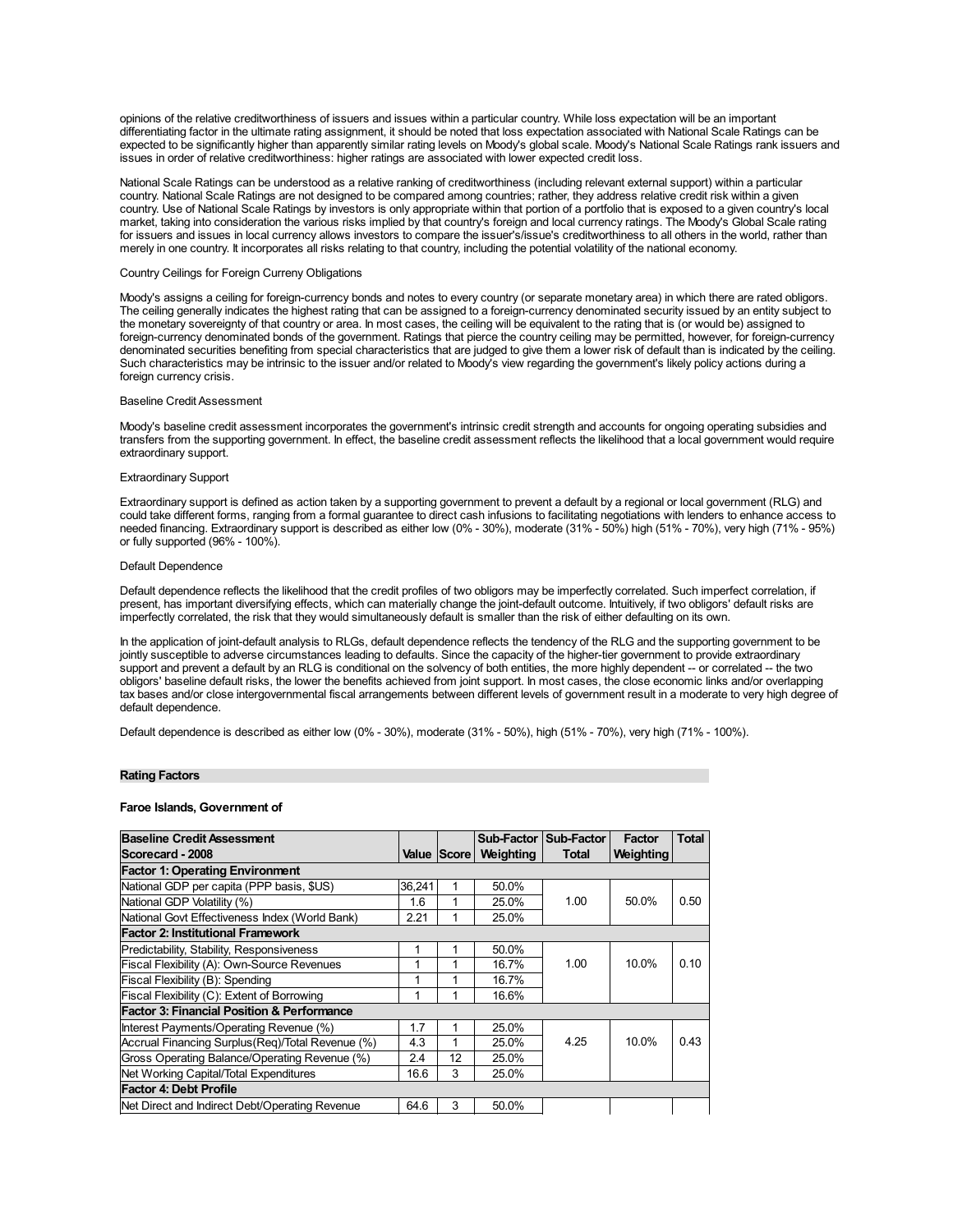| Short-Term Direct Debt/Direct Debt (%)          | 14.4    | 3   | 25.0%  | 2.50 | 10.0% | 0.25 |
|-------------------------------------------------|---------|-----|--------|------|-------|------|
| Net Debt/Operating Revenue Trend                | $-10.6$ |     | 25.0%  |      |       |      |
| <b>Factor 5: Governance &amp; Management</b>    |         |     |        |      |       |      |
| <b>Fiscal Management</b>                        | 7.5     | 7.5 | 40.0%  |      |       |      |
| <b>Investment &amp; Debt Management</b>         |         |     | 20.0%  |      |       |      |
| Transparency & Disclosure (A)                   | 7.5     | 7.5 | 15.0%  | 5.55 | 10.0% | 0.56 |
| Transparency & Disclosure (B)                   | 7.5     | 7.5 | 15.0%  |      |       |      |
| <b>Institutional Capacity</b>                   |         |     | 10.0%  |      |       |      |
| Factor 6: Economic Fundamentals                 |         |     |        |      |       |      |
| Regional or Local GDP pc PPP - estimated (\$US) | 27,084  | 3   | 100.0% | 3.00 | 10.0% | 0.30 |
| <b>Estimated BCA</b>                            |         |     |        |      |       | 2    |

## Moody's **INVESTORS SERVICE**

© Copyright 2010, Moody's Investors Service, Inc. and/or its licensors including Moody's Assurance Company, Inc. (together, "MOODY'S"). All rights reserved.

**CREDIT RATINGSARE MOODY'S INVESTORS SERVICE, INC.'S ("MIS") CURRENT OPINIONS OF THE RELATIVE FUTURE CREDIT RISK OF ENTITIES, CREDIT COMMITMENTS, OR DEBT OR DEBT-LIKE SECURITIES. MIS DEFINES CREDIT RISKAS THE RISK THAT AN ENTITY MAY NOT MEET ITS CONTRACTUAL, FINANCIAL OBLIGATIONSAS THEY COME DUEANDANY ESTIMATED FINANCIAL LOSS IN THE EVENT OF DEFAULT. CREDIT RATINGS DO NOT ADDRESSANY OTHER RISK, INCLUDING BUT NOT LIMITED TO: LIQUIDITY RISK, MARKET VALUE RISK, OR PRICE VOLATILITY. CREDIT RATINGSARE NOT STATEMENTS OF CURRENT OR HISTORICAL FACT. CREDIT RATINGS DO NOT CONSTITUTE INVESTMENT OR FINANCIALADVICE,AND CREDIT RATINGSARE NOT RECOMMENDATIONS TO PURCHASE, SELL, OR HOLD PARTICULAR SECURITIES. CREDIT RATINGS DO NOT COMMENT ON THE SUITABILITY OFAN INVESTMENT FORANY PARTICULAR INVESTOR. MIS ISSUES ITS CREDIT RATINGS WITH THE EXPECTATIONAND UNDERSTANDING THAT EACH INVESTOR WILL MAKE ITS OWN STUDY AND EVALUATION OF EACH SECURITY THAT IS UNDER CONSIDERATION FOR PURCHASE, HOLDING, OR SALE.**

ALL INFORMATION CONTAINED HEREIN IS PROTECTED BY LAW, INCLUDING BUT NOT LIMITED TO, COPYRIGHT LAW, AND NONE OF SUCH INFORMATION MAY BE COPIED OR OTHERWISE REPRODUCED, REPACKAGED, FURTHER TRANSMITTED, TRANSFERRED, DISSEMINATED, REDISTRIBUTED OR RESOLD, OR STORED FOR SUBSEQUENT USE FOR ANY SUCH PURPOSE, IN WHOLE OR IN PART, INANY FORMOR MANNER OR BYANY MEANS WHATSOEVER, BYANY PERSON WITHOUT MOODY'S PRIOR WRITTEN CONSENT. All information contained herein is obtained by MOODY'S from sources believed by it to be accurate and reliable. Because of the possibility of human or mechanical error as well as other factors, however, all information contained herein is provided "AS IS" without warranty of any kind. Under no circumstances shall MOODY'S have any liability to any person or entity for (a) any loss or damage in whole or in part caused by, resulting from, or relating to, any error (negligent or otherwise) or other circumstance or contingency within or outside the control of MOODY'S or any of its directors, officers, employees or agents in connection with the procurement, collection, compilation, analysis, interpretation, communication, publication or delivery of any such information, or (b) any direct, indirect, special, consequential, compensatory or incidental damages whatsoever (including without limitation, lost profits), even if MOODY'S is advised in advance of the possibility of such damages, resulting from the use of or inability to use, any such information. The ratings, financial reporting analysis, projections, and other observations, if any, constituting part of the information contained herein are, and must be construed solely as, statements of opinion and not statements of fact or recommendations to purchase, sell or hold any securities. Each user of the information contained herein must make its own study and [evaluation](http://www.moodys.com/) of each security it may consider purchasing, holding or<br>selling. NO WARRANTY, EXPRESS OR IMPLIED, AS TO THE ACCURACY, TIMELINESS, COMPLETENESS, MERCHANTABILITY OR FITNESS FOR ANY PARTICULAR PURPOSE OF ANY SUCH RATING OR OTHER OPINION OR INFORMATION IS GIVEN OR MADE BY MOODY'S INANY FORMOR MANNER WHATSOEVER.

MIS, a wholly-owned credit rating agency subsidiary of MOODY'S Corporation ("MCO"), hereby discloses that most issuers of debt securities (including corporate and municipal bonds, debentures, notes and commercial paper) and preferred stock rated by MIS have, prior to assignment of any rating, agreed to pay to MIS for appraisal and rating services rendered by it fees ranging from \$1,500 to approximately \$2,500,000. MCO and MIS also maintain policies and procedures to address the independence of MIS's ratings and rating processes. Information regarding certain affiliations that may exist between directors of MCO and rated entities, and between entities who hold ratings from MIS and have also publicly reported to the SEC an ownership interest in MCO of more than 5%, is posted annually at www.moodys.com under the heading "Shareholder Relations - Corporate Governance - Director and Shareholder Affiliation Policy."

Any publication into Australia of this Document is by MOODY'S affiliate MOODY'S Investors Service Pty Limited ABN 61 003 399 657, which holds Australian Financial Services License no. 336969. This document is intended to be